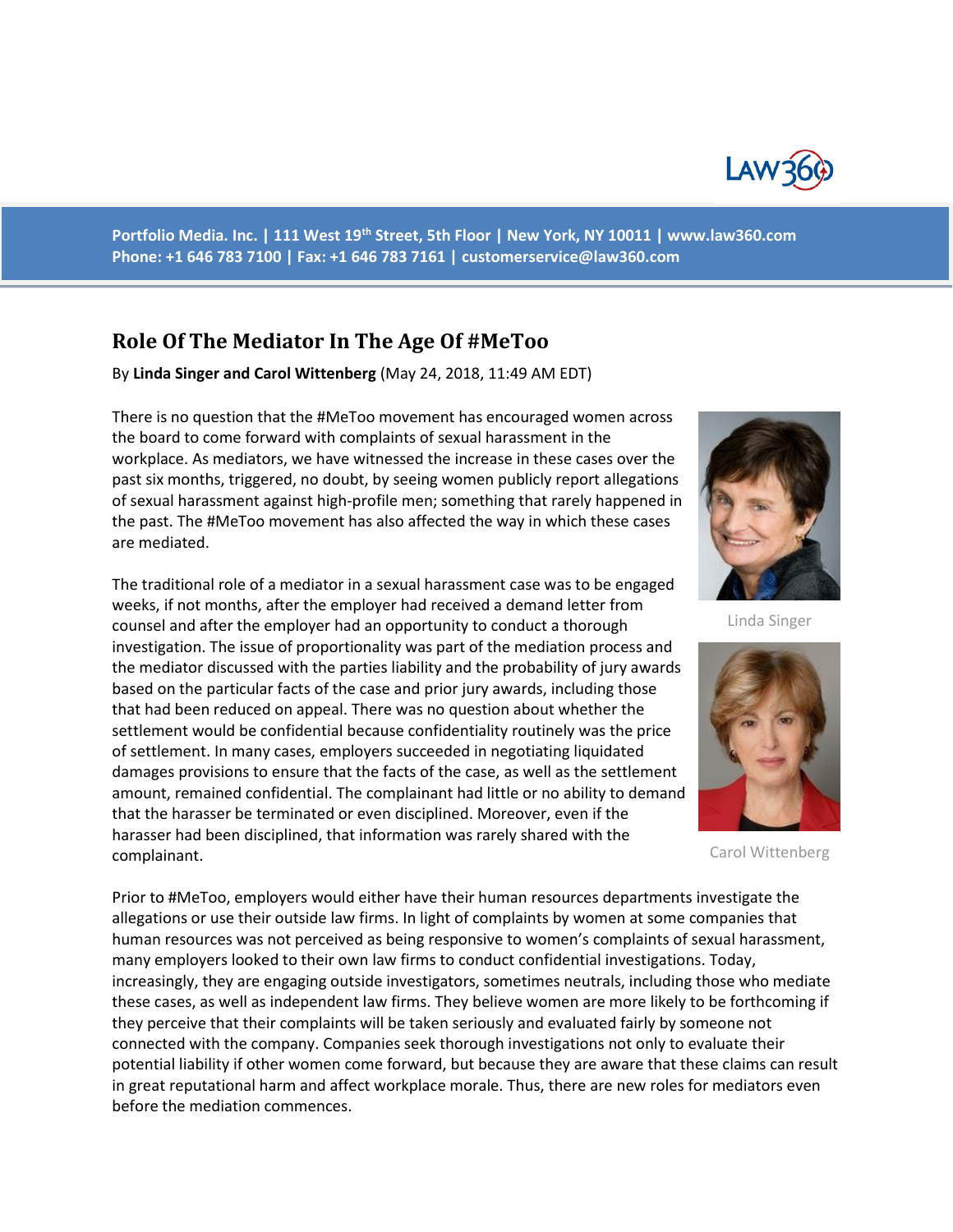Today, the mediator is engaged within days of counsel sending the employer a demand letter. Thus, the employer has little opportunity to investigate and assess potential liability prior to mediating the case. Demands and settlements are often high. There is little discussion of proportionality or the possibility for a significant award from a jury, particularly where there is concern about the allegations being made public. Further, women are emboldened to demand that their harasser be terminated as part of their settlement and that demand is often met. In cases in which the individual is a public person, the alleged harasser has been seen to resign from their position. The role of the mediator today has become more challenging as a result of these changes.

Some women making these claims are changing in other ways. Many do not fear the idea of going public with their allegations, empowered by the women of the #MeToo movement. This is particularly true for younger women, who are not as concerned that a public airing of their allegations will affect their ability to find other employment either in the same industry or elsewhere. These are women who are used to revealing aspects of their life on social media platforms. These are women who will not agree to nondisclosure agreements when they settle their claims.

Employers continue to be concerned about the issue of confidentiality, even where a confidentiality clause is built into the settlement. However, the ability to keep settlements confidential has become questionable.

The latest legal developments around nondisclosure agreements in the wake of the #MeToo movement raise doubts about the legality of confidentiality agreements. Bills related to sexual harassment have been introduced in Congress and state legislatures around the country. Many seek to limit an employer's ability to require confidentiality of harassment complaints, while others allow for confidential settlements only if the woman making the complaint agrees to settle on a confidential basis.

Yet, there are still a significant number of women who do not want their cases to be made public. These women want confidentiality built into their settlement agreements and many attorneys representing women in these cases have lobbied to allow women to make the decision about whether or not to enter into nondisclosure agreements and not have that option removed legislatively.

And, where women have the choice to agree to a confidentiality provision, employers seek enforcement of these provisions. Some may choose to negotiate a liquidated damages provision, while others may choose to stagger payments over time, conditioned on confidentiality. However, we are aware of extremely few instances where the enforcement provisions have been invoked.

A new wrinkle making it more difficult for mediators to help resolve sexual harassment cases has been introduced by well-meaning but clumsy legislators. As part of the federal tax bill signed into law in December 2017, employers may not deduct as business expenses any money spent either on settling sexual harassment claims or on the associated legal fees. It is unclear whether plaintiffs' fees are nondeductible as well. Some state legislators are following the example. This development makes settlement in mediation more complicated by motivating people to find other bases with which to label their agreements (race? age? retaliatory termination?). It also raises the societal question of why sexual harassment should be treated differently from other prevalent types of discrimination based on gender, race, age, national origin or disability.

What questions should we be asking about the impact of the #MeToo movement going forward? Will